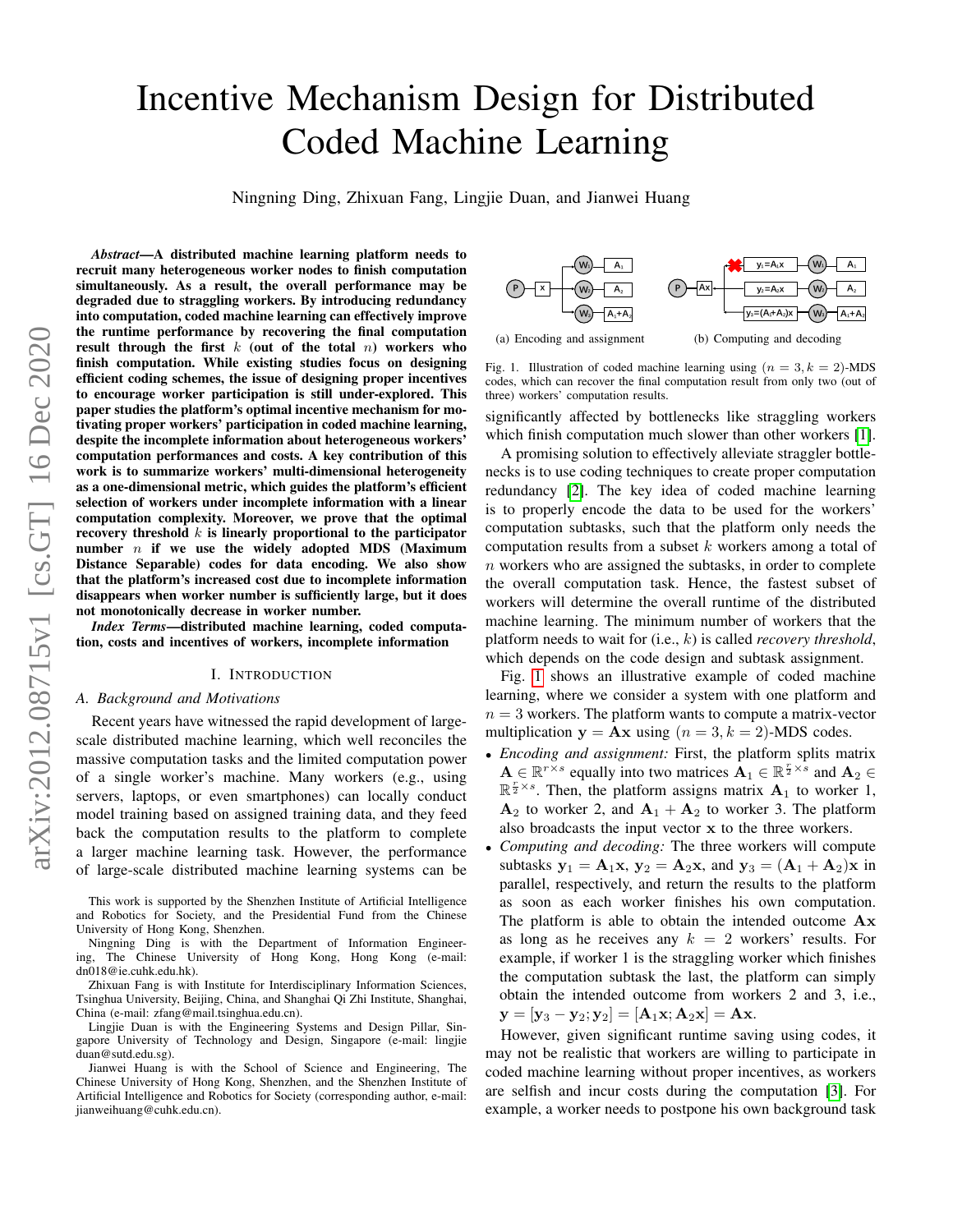for running the platform's assigned task, which translates to time costs locally.

There are a few challenges in incentivizing workers' participation. First, it is challenging for the platform to incentivize only the desirable workers to participate in coded machine learning, as the platform may not know workers' computation costs and computation time. Appropriate incentives should be sufficient to cover the costs of desirable workers and be based on workers' computation time performance. The computation costs can be workers' private valuation information, which may not be easily accessed by the platform due to workers' privacy concerns. The worker's computation time depends on many factors such as computation power as well as the unpredictable and unreliable computation infrastructure, hence it may not be even accurately known by the worker himself, not to mention the platform [\[4\]](#page-9-3). The joint consideration of private information and stochastic information is a key feature of our model, which differs from many incentive mechanism design problems where there is only private and accurate information (to the workers) (e.g., [\[5\]](#page-9-4), [\[6\]](#page-9-5)). This will lead to the first key question of this paper:

# Question 1. *How to incentivize heterogeneous workers with private cost information and stochastic computation time to participate in coded machine learning?*

Second, it is under-explored of the impact of workers' private information on the platform's incentive mechanism design and cost. In the presence of workers' private information, the platform may obtain more information through market research. Different levels of information asymmetry require the platform to design different optimal incentive mechanisms and thus make the platform obtain different costs. It is underexplored how much cost savings the platform can obtain if he has more information about workers. This motivates us to ask the second key question in this paper:

# Question 2. *What is the impact of platform's incomplete information about workers on the platform's incentive mechanism and cost, compared with complete information?*

Third, the platform needs to optimize the load assignment and recovery threshold, which will affect the determination of incentives as well as the performance of coded machine learning. If the recovery threshold is too small, the load of each worker becomes so large that the overall runtime will eventually increase. If the recovery threshold is too large, the redundancy may not be sufficient to mitigate the effect of straggling workers. This leads to the third key question of this paper:

Question 3. *How should the platform design the load assignment and recovery threshold for the incentivized workers?*

# *B. Contributions*

We summarize our key novelty and contributions below.

• *Incentive mechanisms for coded machine learning:* To the best of our knowledge, this is the first analytical work to study economic incentives in coded machine learning. The incentive issue determines whether coded machine learning can be implemented with enough workers' participation.

- *Easy-to-implement incentive mechanisms for heterogeneous workers:* We perform the analysis considering workers' multi-dimensional heterogeneity in computation costs and performances under incomplete information and stochastic information. As a result, searching the target incentivized workers among M-many types of workers would require large-scale computation. We manage to summarize workers' multi-dimensional heterogeneity into a one-dimensional metric to guide the platform's worker selection under incomplete information. Such a metric reduces the computation complexity from  $\mathcal{O}(2^M)$  to  $\mathcal{O}(M)$ . We only need to set the recovery threshold linearly proportional to the total participator number when using MDS codes, which is easy to implement.
- *Impact of incomplete information for mechanism design:* We show that the platform may give smaller rewards to the workers with efficient computation performances, compared with workers with poor performances under complete information. However, the platform gives larger rewards to the workers with efficient computation performances under incomplete information. These reward-performance relationships are independent of the workers' distribution in each type. We also show that the platform's increased cost due to incomplete information disappears when worker number is sufficiently large, but it does not monotonically decrease in worker number.

# *C. Related Work*

Most literature about coded machine learning focused on designing coding schemes to mitigate stragglers and improve efficiency in distributed computation, e.g., MDS codes [\[2\]](#page-9-1), short-dot codes [\[7\]](#page-9-6), polynomial codes [\[8\]](#page-9-7), and s-diagonal codes [\[9\]](#page-9-8). These studies usually focused on the matrix computation tasks such as matrix-vector multiplication (e.g., [\[10\]](#page-9-9)), matrix-matrix multiplication (e.g., [\[11\]](#page-9-10)), and large-sparsity matrix computation (e.g., [\[12\]](#page-9-11)). Moreover, a few studies further considered the secure coded computation problem (e.g., [\[13\]](#page-9-12)) and the computation performance heterogeneity of workers (e.g., [\[14\]](#page-9-13)).

However, existing studies make an optimistic assumption that workers are willing to participate in coded machine learning, which may not be realistic without proper incentives to the workers. To the best of our knowledge, this paper is the first attempt that analytically studies the platform's incentive mechanism design in coded machine learning.

The rest of the paper is organized as follows. The system model is described in Section [II.](#page-1-0) We study the platform's incentive mechanisms under complete information and incomplete information in Sections [III](#page-3-0) and [IV,](#page-5-0) respectively. We perform simulations in Section [V](#page-7-0) and conclude in Section [VI.](#page-8-0)

# II. SYSTEM MODEL AND PRELIMINARIES

<span id="page-1-0"></span>We consider a distributed coded machine learning system involving a platform and  $N$  workers. In the following, we will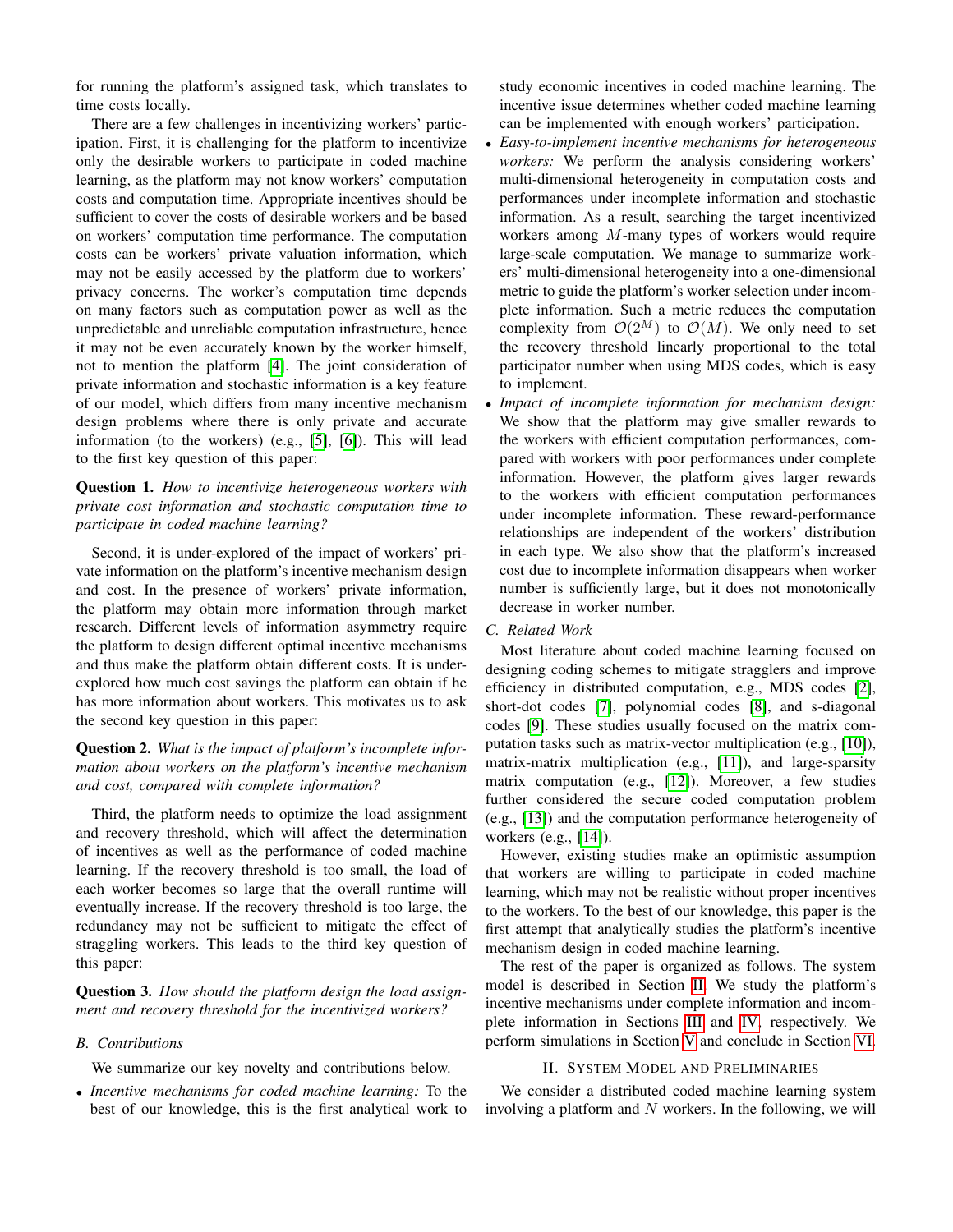first introduce the platform's task coding and load assignment as well as workers' heterogeneity, and then specify the information scenarios, and finally formulate the Stackelberg game between workers and the platform.

## <span id="page-2-3"></span>*A. Platform Modeling: Task Coding and Load Assignment*

In this subsection, we introduce how the platform encodes the original task and assigns coded subtasks to workers.

This paper focuses on matrix-vector multiplication tasks in the widely adopted problems such as gradient descent-based algorithms, logistic regression, and reinforcement learning (e.g. [\[10\]](#page-9-9), [\[14\]](#page-9-13))<sup>[1](#page-2-0)</sup>. Given a data matrix  $\mathbf{A} \in \mathbb{R}^{r \times s}$ , the platform wants to compute the task  $y = Ax$  for an input vector  $x \in \mathbb{R}^s$ .

Regarding the task coding, we use linear combinations of the r rows of the matrix  $\bf{A}$  to generate the computation redundancy, such that the platform can recover the result Ax as soon as receiving any r inner products from the workers. We take  $(n, k)$ -MDS codes as an example. If the task is distributed across *n* workers, for any  $k \in \{1, ..., n\}$ , the platform first divides matrix **A** into k equal-sized submatrices in  $\mathbb{R}^{\frac{r}{k} \times s}$ . Then, by applying an  $(n, k)$ -MDS code, the platform obtains n encoded submatrices with unchanged size  $\frac{r}{k} \times s$ , one for each worker. Upon receiving any  $k$  workers' results, the platform can decode the result of the original task.

The *computation load* of a worker's subtask is defined as the number of inner products of assigned coded rows of A with  $x$ . If worker  $i$  is assigned a matrix-vector multiplication with matrix size  $\ell_i \times s$ , his computation load is  $\ell_i$ . In the example of  $(n, k)$ -MDS codes, each worker has the same computation load  $\ell = r/k$ .

Given the computation task, the platform needs to assign appropriate subtasks for heterogeneous workers.

#### *B. Worker Modeling: Heterogeneous Costs and Performances*

We consider a population of  $N$  workers in the coded machine learning system, with heterogeneous computation performances and costs as modeled below.

*1) Computation Performances:* We consider a 2-parameter shifted exponential distribution for the computation time of each worker, which is widely used in literature (e.g., [\[10\]](#page-9-9), [\[14\]](#page-9-13)) because of the good approximation to the experiment statistics. After being assigned  $\ell_i$  rows of the matrix-vector multiplication, worker  $i \in \{1, ...N\}$  will finish the computation subtask in time  $T_i$ , which is a random variable with the following cumulative distribution function (CDF):

$$
\Pr\left(T_i \le t\right) = 1 - e^{-\mu_i \left(\frac{t}{\ell_i} - a_i\right)}, \forall t \ge a_i \ell_i,\tag{1}
$$

<span id="page-2-1"></span>where parameter  $\mu_i > 0$  is worker *i*'s average computation speed and parameter  $a_i > 0$  tells worker *i*'s start-up time to begin the computation. Equation [\(1\)](#page-2-1) shows that a worker with a larger  $\mu_i$ , a smaller  $a_i$ , or a smaller  $\ell_i$  is more likely to finish his computation earlier.

We consider that each worker's computation time distribu-tion in [\(1\)](#page-2-1) (including the form as well as parameters  $\mu_i$  and  $a_i$ ) is known by the platform and other workers in this paper. However, its realized value is unknown to both the platform and the worker himself ahead of time, due to computing resources' unpredictable noise nature<sup>[2](#page-2-2)</sup>. A worker will return the computation results to the platform as soon as he finishes his computation. Thus, each worker's realized computation performance is known to the platform after computation.

*2) Computation Costs:* The computation may lead to many costs, such as time cost, energy consumption, and the potential negative impact to other applications. We focus on the time cost in this paper, as the commodity servers usually charge workers on time (e.g. Amazon EC2 [\[15\]](#page-9-14)). We consider each worker i's computation cost as  $c_i$  per unit time of computation.

*3) Worker Types:* Given workers' multi-dimensional heterogeneity in computation performances and costs, we introduce *worker type* to classify the large number of workers. Workers are distinguished by the cost, average computation speed, and the start-up computation time. We call a worker with  $(c_m, \mu_m, a_m)$  as a type-m worker. All N workers belong to a set  $M = \{1, 2, ..., M\}$  of M types. Each type  $m \in \mathcal{M}$ has  $N_m$  workers, with  $\sum_{m=1}^{M} N_m = N$ . We will see later in Section [III-C](#page-4-0) that workers' three-dimensional heterogeneity greatly increases the complexity and difficulty of platform's incentive mechanism design.

#### *C. Information Scenarios*

To study the impact of incomplete information, we will perform the analysis in different information scenarios.

As for workers' computation time, the platform only knows each worker's computation time distribution (i.e.,  $\mu$  and  $\alpha$ ). Regarding workers' computation costs, we will consider two information cases in the following:

- 1) *Complete information (benchmark)*: The platform knows each worker's computation cost  $c$  (and thus his type). This may not be easy for the platform to achieve, but it provides the platform's minimum cost in all information cases for comparison.
- 2) *Incomplete information*: The platform knows the total number of workers  $N$  and the specific number of each worker type  $\{N_m\}_{m \in \mathcal{M}}$ , but does not know each worker's computation cost  $c$  (and thus his type).

Workers always have incomplete information about each other's costs but know the computation time distributions.

# *D. Two-Stage Stackelberg Game Formulation*

In this subsection, we specify the strategies, payoffs, as well as costs of the platform and workers.

*1) Strategies of Platform and Workers :* As shown in Fig. [2,](#page-3-1) we model the decision making of workers and the platform before the computation as a two-stage Stackelberg game.

<span id="page-2-0"></span><sup>&</sup>lt;sup>1</sup>Note that our analysis and insights can be easily applied to matrixmatrix multiplications (which can be decomposed to several matrix-vector multiplications) and other machine learning tasks as long as we can specify the relationship between workers' computation loads and computation time.

<span id="page-2-2"></span><sup>&</sup>lt;sup>2</sup>The joint consideration of heterogeneous stochastic information and the private information (i.e., computation costs to be introduced below) is a key feature of our model. It differs from many incentive mechanism design papers for networking problems, where the workers have no information uncertainty regarding their own costs or performances (e.g., [\[5\]](#page-9-4), [\[6\]](#page-9-5)).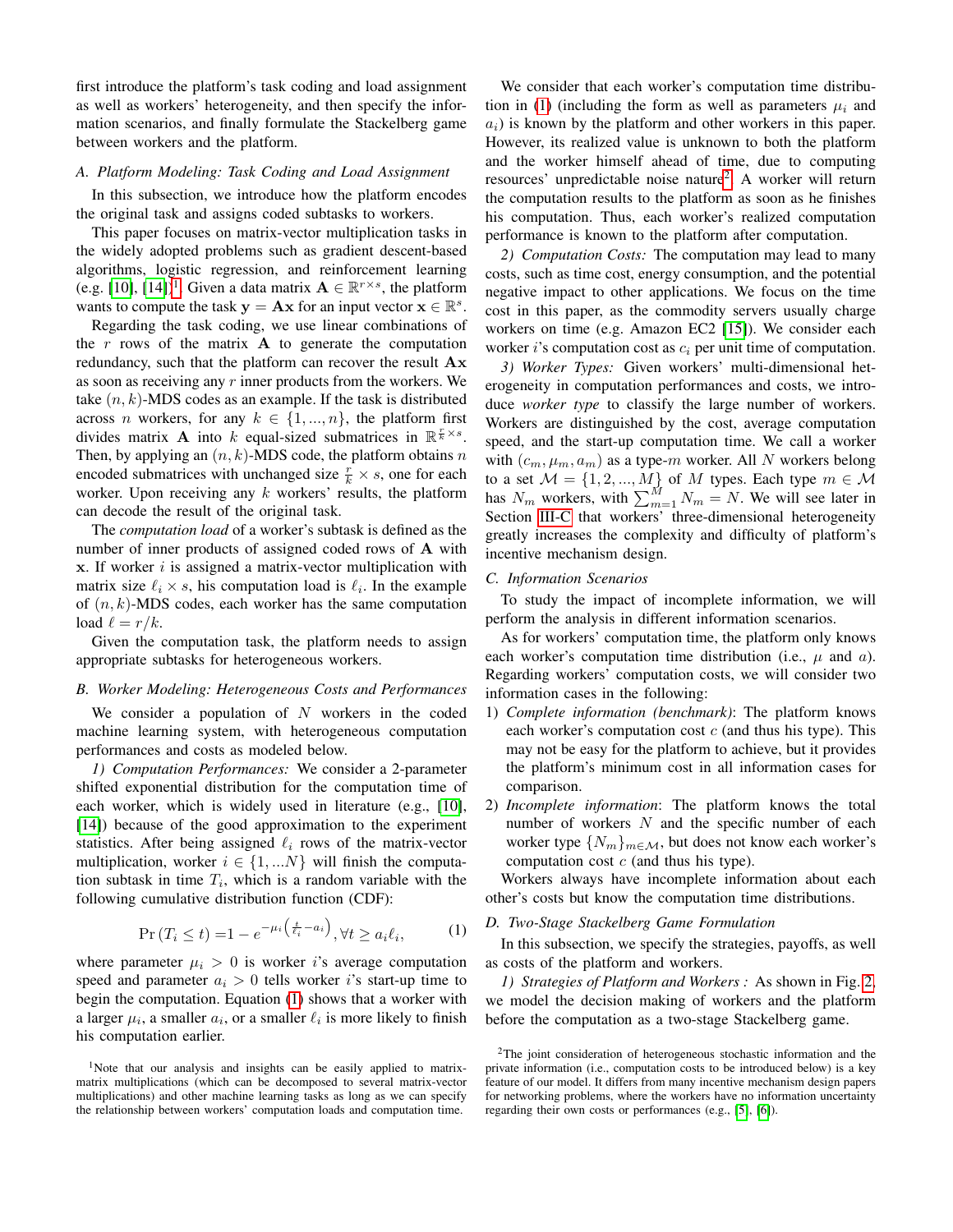

<span id="page-3-1"></span>Fig. 2. Workflow of coded machine learning with incentives: the platform and workers reach an agreement by playing a Stackelberg game before computation, workers perform each round's computation, and the platform rewards workers after each round's computation.

- In Stage I, the platform announces the set of targeted worker types  $S \subseteq M$ , the computation loads in each computation round  $\ell \triangleq {\ell_m}_{m\in\mathcal{S}}$ , and the rewards in each round  ${p_m^j}_{m \in \mathcal{M}, j \in \{1, ..., k\}}$ , where  $p_m^j$  is the reward for a type $m$  worker being the j-th to finish the computation. Thus,  $p_m \triangleq \sum_{j=1}^k Pr_m^j p_m^j$  is the expected reward for a type-m worker in each round, where  $Pr_m^j$  is the probability of a type-m worker being the j-th to finish the computation<sup>[3](#page-3-2)</sup>. Equivalently, the platform actually determines the expected rewards for workers  $p \triangleq \{p_m\}_{m \in \mathcal{M}}$ .
- In Stage II, after knowing the platform's decisions, each worker decides whether to participate and what type to report (which may not be his true type), as the platform will give rewards based on workers' realized performances and their reported types after the computation.

The coded machine learning applies to multiple computation rounds (e.g. in gradient descent problem). In each round of computation, once the platform receives a decodable subset of computation results (i.e.,  $r$  inner products), the platform will inform other workers to stop the computation without any waste [\[16\]](#page-9-15). After each round's computation, the platform rewards workers as announced in Stage I.

 $\sum_{m \in \mathcal{S}} N_m$  is controlled by the incentive mechanism, and Note that the number of participating workers  $n = N^{(S)} \triangleq$ the recovery threshold  $k$  depends on the load assignment as illustrated in Section [II-A.](#page-2-3)

*2) Workers' Payoff:* Due to the randomness of the computation time, each worker can only maximize his expected payoff. Each worker's expected payoff in each round is the difference between his expected reward and expected computation cost.

If a type- $m$  worker optimally reports/misreports himself as type  $\tilde{m}$ , his expected reward in each round is  $p_{\tilde{m}}$ .

In each round, all workers' expected spent time is the expected overall runtime denoted by  $\mathbb{E}[T]$ . Note that even if a worker finishes earlier in a particular round, he needs to wait some random time for the rest of workers to finish and cannot turn to any other job, resulting in the same time occupation for all the workers. Thus, a type- $m$  worker's expected computation cost is  $c_m \mathbb{E}[T]$ .

<span id="page-3-4"></span>TABLE I KEY NOTATIONS N Number of workers<br>
M Number of worker tvr Number of worker types  $r$  Number of rows of matrix **A** or simply total workload  $\mu_m$  Average computation speed of type-*m* workers<br>  $\mu_m$  Start-up time of type-*m* workers Start-up time of type- $m$  workers  $c_m$  Unit cost of type-*m* workers  $p_m$  Expected reward for a type- $m$  worker  $\ell_m$  Computation load in term of rows for a type-m worker  $S$  Set of worker types that platform targets at  $S$  Set of worker types that platform targets at Number of narticinating workers Number of participating workers  $T_i$  Worker *i*'s random computation time<br>  $\mathbb{E}[T]$  Expected overall runtime Expected overall runtime

| <b>TABLE II</b>              |
|------------------------------|
| <b>INFORMATION SCENARIOS</b> |

<span id="page-3-5"></span>

| <b>Scenarios</b>  | Worker heterogeneity | Platform's knowledge  |
|-------------------|----------------------|-----------------------|
| Complete-Hetero   | Computation costs    | Costs and computation |
|                   | and performances     | time distributions    |
| Incomplete-Hetero | Computation costs    | Computation           |
|                   | and performances     | time distributions    |
| Incomplete-       | Computation costs    | Computation           |
| HeteCostOnly      |                      | time distribution     |

In summary, if a type- $m$  worker participates and reports himself as type  $\tilde{m}$ , his expected payoff in each round is:

$$
\mathbb{E}[U(c_m, \mu_m, a_m, \tilde{m})] = p_{\tilde{m}} - c_m \mathbb{E}[T]. \tag{2}
$$

<span id="page-3-3"></span>Workers can manipulate his type reporting to achieve the maximum payoff. Each worker will participate in the computation once he expects a non-negative payoff in [\(2\)](#page-3-3).

*3) Platform's Cost:* The platform's expected cost objective in each round involves the overall runtime and total payment to targeted workers. If the platform considers workers' incentive compatibility in designing the incentives (as guaranteed in Section [IV\)](#page-5-0), all workers will truthfully report their types and the platform's expected cost in each round is

$$
\mathbb{E}[W(\boldsymbol{p},\mathcal{S},\boldsymbol{\ell})] = \gamma_1 \mathbb{E}[T] + \gamma_2 \sum_{m \in \mathcal{S}} N_m p_m, \tag{3}
$$

<span id="page-3-6"></span>where term  $\mathbb{E}[T]$  is the expected overall runtime and term  $\sum_{m \in \mathcal{S}} N_m p_m$  is the expected total payment to targeted worker types in set S. Terms  $\gamma_1$  and  $\gamma_2$  indicate the platform's valuations on expected overall runtime and expected payment, respectively.

For ease of reading, we list the key notations in Table [I](#page-3-4) and all information scenarios that we will study in Table [II.](#page-3-5) In the following, we will study the platform's incentive mechanism design under complete information (i.e., "Complete-Hetero" scenario) in Section [III](#page-3-0) and that under incomplete information (i.e., "Incomplete-Hetero" scenario) in Section [IV-A.](#page-5-1) Moreover, we will consider a special case with workers' heterogeneity only in costs (i.e., "Incomplete-HeteCostOnly" scenario) in Section [IV-B](#page-6-0) to further explore the optimal load assignment and recovery threshold in coded machine learning with incentives.

# <span id="page-3-0"></span>III. INCENTIVE MECHANISM DESIGN UNDER COMPLETE INFORMATION

In this section, we study the platform's optimal incentive mechanism under the assumption that the platform knows each

<span id="page-3-2"></span><sup>&</sup>lt;sup>3</sup>The platform and workers know the participating worker types (i.e., targeted types in  $S$ ), the worker number of each type  $N_m$ , and workers' computation time distributions in [\(1\)](#page-2-1) under both complete and incomplete information, so both the platform and workers can derive  $Pr_m^j$ .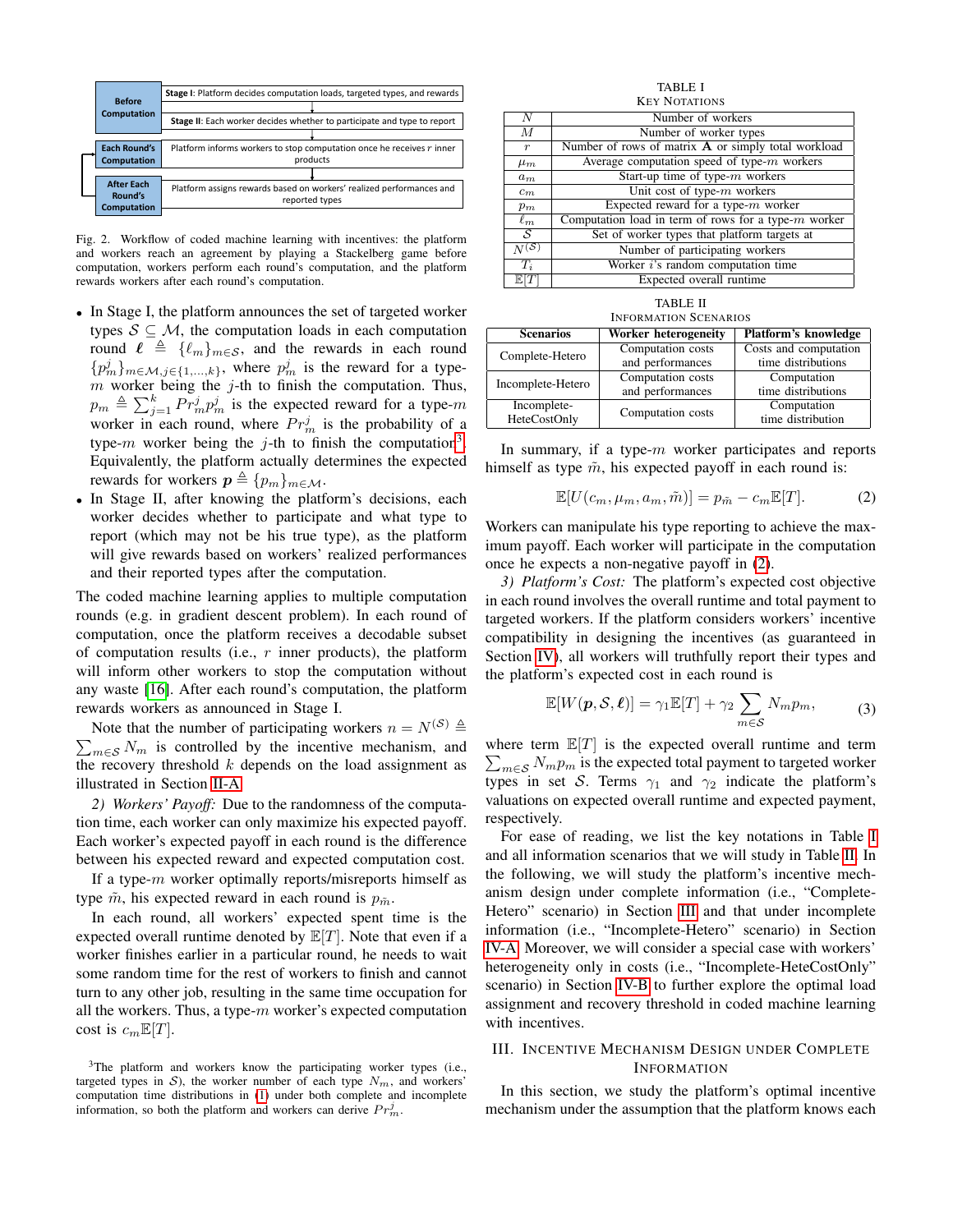worker's type (i.e., "Complete-Hetero" scenario). Although complete information may not be practical for the platform to achieve, it serves as a benchmark for later comparison with incomplete information.

#### *A. Computation Load Assignment and Overall Runtime*

We first present the load assignment scheme and compute the corresponding overall runtime.

With workers' heterogeneous computation performances, assigning equal loads to all workers (e.g., in the MDS coding scheme) is clearly not optimal. It is challenging to compute the optimal load assignment in this case, because the expected overall runtime objective is difficult to derive under nonuniform load assignment due to uncertain order of finish workers and workers' heterogeneous computation time distributions.

To simplify the analysis, we apply asymptotic analysis as the number of workers goes to infinity, similar to [\[14\]](#page-9-13) which focuses on minimizing the expected overall runtime. The asymptotically optimal load assignment and the corresponding expected overall runtime are given in Lemma [1:](#page-4-1)

<span id="page-4-1"></span>Lemma 1. *When worker number goes to infinity, the following computation loads minimize the expected overall runtime:*

<span id="page-4-2"></span>
$$
\ell_m = \frac{r}{\lambda_m \sum_{m \in \mathcal{S}} N_m \frac{\mu_m}{1 + \mu_m \lambda_m}}, \forall m \in \mathcal{S},\tag{4}
$$

where  $\lambda_m$  is the unique positive solution to  $e^{\mu_m(\lambda_m - a_m)} =$  $\mu_m \lambda_m + 1$ *. The expected overall runtime under scheme* [\(4\)](#page-4-2) *is* 

<span id="page-4-3"></span>
$$
\mathbb{E}[T] = \frac{r}{\sum_{m \in \mathcal{S}} N_m \frac{\mu_m}{1 + \mu_m \lambda_m}}.
$$
 (5)

Proof of Lemma [1](#page-4-1) is given in Appendix I of the techni-cal report [\[17\]](#page-9-16). Term  $\lambda_m$  is introduced for representing the closed form of the minimum point. The  $1/\lambda_m$  indicates the computation performance of type-m workers, as  $\frac{\partial \lambda_m}{\partial \mu_m} \leq 0$ and  $\frac{\partial \lambda_m}{\partial a_m} \geq 0$ . We assign a larger computation load to a worker with better computation performance. The assignment scheme [\(4\)](#page-4-2) can be viewed as an approximation of the finite  $N$ case with approximation error  $o(1)$  and is applicable to both "Complete-Hetero" and "Incomplete-Hetero" scenarios.

Next, we use backward induction to study workers' decisions in Stage II and the platform's strategies in Stage I.

#### *B. Workers' Participation Decisions in Stage II*

Based on the load assignment in [\(4\)](#page-4-2), the rewards, and the targeted worker type set  $S$  announced to workers by the platform, each worker decides whether to participate in the computation. Note that here the platform knows each worker's type under complete information, so workers cannot misreport their types.

According to  $(2)$  and  $(5)$ , a type-m worker's expected payoff when truthfully reporting (i.e.,  $\tilde{m} = m$ ) and handling the assigned load  $\ell_m$  in [\(4\)](#page-4-2) is:

<span id="page-4-4"></span>
$$
\mathbb{E}[U(c_m, \mu_m, a_m, m)] = p_m - c_m \frac{r}{\sum_{m \in \mathcal{S}} N_m \frac{\mu_m}{1 + \mu_m \lambda_m}}.
$$
 (6)

Each worker locally decides to participate as long as he obtains a non-negative expected payoff in [\(6\)](#page-4-4).

# <span id="page-4-0"></span>*C. Platform's Worker Selection and Rewards in Stage I*

Considering workers' decisions, the platform determines the targeted worker type set and the rewards for workers in Stage I, by balancing workers' computation performances and costs.

*1) Problem Formulation:* According to [\(3\)](#page-3-6) and [\(5\)](#page-4-3), the platform's expected cost objective is

<span id="page-4-5"></span>
$$
\mathbb{E}[W(\boldsymbol{p},\mathcal{S})] = \gamma_1 \frac{r}{\sum_{m \in \mathcal{S}} N_m \frac{\mu_m}{1 + \mu_m \lambda_m}} + \gamma_2 \sum_{m \in \mathcal{S}} N_m p_m. \tag{7}
$$

Under complete information, the platform only needs to ensure that targeted workers obtain non-negative payoff [\(6\)](#page-4-4), i.e., satisfy Individual Rationality (IR) constraints as below:

Definition 1 (Individual Rationality). *The incentive mechanism is individually rational if each targeted type-* $m \in S$ *worker receives a non-negative payoff by accepting the expected reward* p<sup>m</sup> *intended for his type, i.e.,*

<span id="page-4-8"></span>
$$
\mathbb{E}[U(c_m, \mu_m, a_m, m)] \ge 0, \forall m \in \mathcal{S}.
$$
 (8)

The optimization problem of the platform in the "Complete-Hetero" scenario is formally given below.

# <span id="page-4-6"></span>Problem 1 (Complete-Hetero).

 $m[III]/(p)$ ]

min 
$$
\mathbb{E}[W(\mathbf{p}, \mathcal{S})]
$$
  
s.t.  $\mathbb{E}[U(c_m, \mu_m, a_m, m)] \ge 0, \forall m \in \mathcal{S}$   
var.  $\mathbf{p} \in [0, \infty)^M, \mathcal{S} \subseteq \mathcal{M}$ 

To minimize the cost objective, the platform sets each targeted worker's expected reward just enough to cover his expected cost, i.e.,  $\mathbb{E}[U(c_m, \mu_m, a_m, m)] = 0, \forall m \in S$ . By substituting the derived  $p_m$  into [\(7\)](#page-4-5), we can simplify Problem [1](#page-4-6) to only choose the optimal worker types to target as follows.

<span id="page-4-7"></span>Problem 2 (Worker Selection under Complete Information).

$$
\min_{\mathcal{S} \subseteq \mathcal{M}} \left( \gamma_1 + \gamma_2 \sum_{m \in \mathcal{S}} N_m c_m \right) \frac{r}{\sum_{m \in \mathcal{S}} N_m \frac{\mu_m}{1 + \mu_m \lambda_m}}.
$$

Problem [2](#page-4-7) is a combinatorial optimization problem and should be solved by balancing workers' computation performances and costs. It is challenging to directly find the optimal subset of workers given three-dimensional heterogeneity (i.e.,  $\mu_m$ ,  $a_m$ , and  $c_m$ ), which in general requires combinatorial search over all  $\sum_{n=1}^{M} C_{M}^{n} = 2^{M} - 1$  possible subsets of worker types. The complexity is  $\mathcal{O}(2^M)$ , which is infeasible for a large number of worker types. Alternatively, we will explore to summarize the multi-dimensional heterogeneity as a single metric to guide the platform's worker selection in linear complexity.

*2) Optimal Solution:* We will use two steps to summarize the three-dimensional heterogeneity (i.e.,  $\mu_m$ ,  $a_m$ , and  $c_m$ ) into a one-dimensional metric. We first summarize the twodimensional heterogeneity of workers' performances (i.e.,  $\mu_m$ ) and  $a_m$ ) as

$$
\phi_m \triangleq \frac{\mu_m}{1 + \mu_m \lambda_m}.\tag{9}
$$

The  $\phi_m$  can represent type-m workers' computation performance as it increases in average speed  $\mu_m$  and decreases in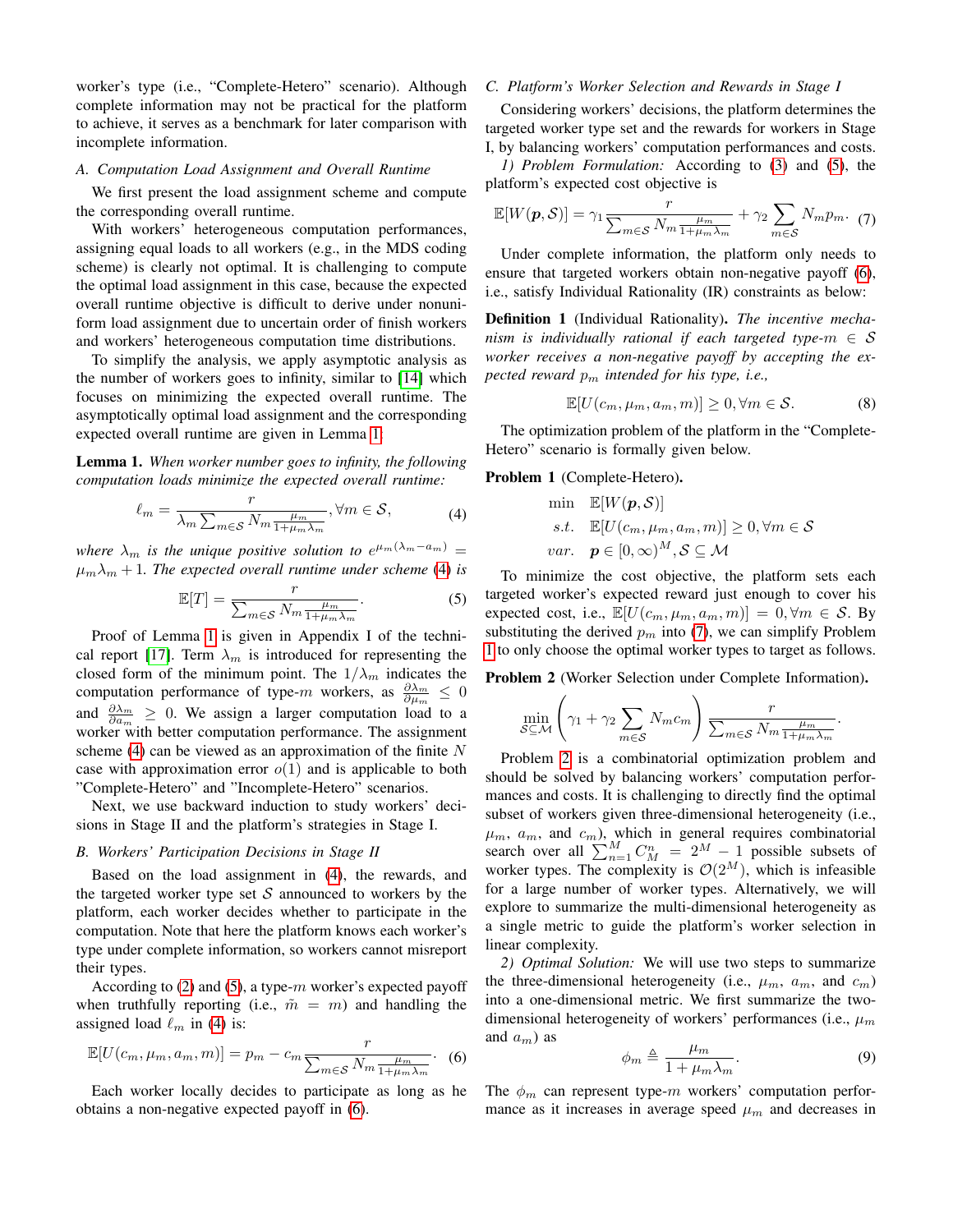

<span id="page-5-3"></span>Fig. 3. Illustration of  $\mathcal{S}^{ComHet}$  in "Complete-Hetero" scenario.

start-up time  $a_m$  (as  $\lambda_m$  decreases in  $\mu_m$  and increases in  $a_m$ ). We further summarize the cost  $c_m$  and the performance  $\phi_m$ as

$$
\Omega_m \triangleq \frac{c_m}{\phi_m}.\tag{10}
$$

The  $\Omega_m$  is type-m workers' *cost-performance ratio*. Without loss of generality, we assume increasing cost-performance ratios among all the M worker types:  $\Omega_1 \leq ... \leq \Omega_M$ .

The following Theorem [1](#page-5-2) shows how the one-dimensional metric  $\Omega$  guides the platform's selection in the presence of workers' three-dimensional information.

<span id="page-5-2"></span>Theorem 1. *In the "Complete-Hetero" scenario, there exists a threshold type* n ComHet *,*

<span id="page-5-6"></span>
$$
n^{ComHet} = \max\left\{ n | n \in \mathcal{M}, \frac{c_n}{\phi_n} \le \frac{\gamma_1 + \gamma_2 \sum_{m=1}^n N_m c_m}{\gamma_2 \sum_{m=1}^n N_m \frac{\mu_m}{1 + \mu_m \lambda_m}} \right\},\tag{11}
$$

*such that it is optimal for the platform to induce the participation of worker types in the following targeted set* S ComHet*:*

$$
S^{ComHet} = \{n|n \in \mathcal{M}, n \le n^{ComHet}\}. \tag{12}
$$

*The optimal expected reward for a type-*m *worker is*

$$
\begin{cases}\np_m^{ComHet} = c_m \frac{r}{\sum_{m \in \mathcal{S}^{ComHet}} N_m \frac{\mu_m}{1 + \mu_m \lambda_m}}, \ \forall m \in \mathcal{S}^{ComHet}, \\
p_m^{ComHet} = 0, \ \forall m \notin \mathcal{S}^{ComHet}.\n\end{cases} \tag{13}
$$

Proof of Theorem [1](#page-5-2) is given in Appendix II of the technical report [\[17\]](#page-9-16).

As illustrated in Fig. [3,](#page-5-3) Theorem [1](#page-5-2) shows that with workers multi-dimensional heterogeneity in computation performances and costs, the platform will incentivize the worker types with a small cost-performance ratio under complete information. In other words, the platform has a trade-off between workers' computation performances and computation costs. The platform can tolerate a larger cost  $c_m$  when the computation performance is better (i.e., faster average computation speed  $\mu_m$  or less start-up time  $a_m$ ).

For the worker types that the platform chooses to incentivize (i.e., types in  $\mathcal{S}^{ComHet}$ ), the platform precisely makes the expected rewards just enough to compensate for each worker's expected computation cost under complete information. For the worker types out of targeted set  $\mathcal{S}^{ComHet}$ , the platform will not incentivize them by setting a zero expected reward. We will see in next section that it is impossible for the platform to make all participating workers obtain a zero expected payoff under incomplete information, unless he only targets one type.

Moreover, we have the following remark about the complexity of this easy-to-implement approach.

**Remark 1.** The platform can compute  $\mathcal{S}^{ComHet}$  with a linear *complexity*  $\mathcal{O}(M)$ *, which is much more efficient than*  $\mathcal{O}(2^M)$ *.* 

The complete information scenario servers as a benchmark to help understand the more realistic case of incomplete information scenario, which we will study in next section.

# <span id="page-5-0"></span>IV. INCENTIVE MECHANISM DESIGN UNDER INCOMPLETE INFORMATION

In this section, we study the optimal incentive mechanism in the more realistic incomplete information scenario. Moreover, we will look at a special case where workers have homogeneous computation time distribution (e.g., under the same equipment or configuration) but still different costs in Section [IV-B,](#page-6-0) to further study the optimal load assignment and recovery threshold under incentives.

#### <span id="page-5-1"></span>*A. Workers' Heterogeneity in Both Performances and Costs*

In this subsection, we focus on the general "Incomplete-Hetero" scenario where workers' heterogeneity lies in both computation performances and computation costs, i.e., workers have different  $\mu_i$ ,  $a_i$ , and  $c_i$ . The platform does not know each worker's marginal cost, but he knows what types there are, the number of each worker type, and each worker's computation time distribution.

*1) Workers' Participation Decisions in Stage II:* Based on the load assignment in [\(4\)](#page-4-2), the rewards, and the targeted worker type set  $S$  announced to workers by the platform, each worker decides whether to participate and (if yes) which type to report<sup>[4](#page-5-4)</sup>.

According to  $(2)$  and  $(5)$ , if a type-m worker participates and reports his type as  $\tilde{m}$ , his expected payoff in this case is<sup>[5](#page-5-5)</sup>:

$$
\mathbb{E}[U(c_m, \mu_m, a_m, \tilde{m})] = p_{\tilde{m}} - c_m \frac{r}{\sum_{m \in \mathcal{S}} N_m \frac{\mu_m}{1 + \mu_m \lambda_m}}.
$$
 (14)

If a worker does not participate, his expected payoff is 0.

Each worker will participate as long as he can obtain a nonnegative payoff, and he will report the type which maximizes his expected payoff to the platform. Thus, a type- $m \in \mathcal{M}$ worker's optimal reported type (if he participates) is

$$
\tilde{m}^* = \arg \max_{\tilde{m}} \mathbb{E}[U(c_m, \mu_m, a_m, \tilde{m})],\tag{15}
$$

and a type- $m \in \mathcal{M}$  worker's optimal participation decision is

$$
\begin{cases}\n\text{Particle} & \text{if } \mathbb{E}[U(c_m, \mu_m, a_m, \tilde{m}^*)] \ge 0, \\
\text{Not participate, if } \mathbb{E}[U(c_m, \mu_m, a_m, \tilde{m}^*)] < 0.\n\end{cases}\n\tag{16}
$$

<span id="page-5-4"></span><sup>4</sup>When a worker decides to participate, he can only choose to report a type that is within the targeted worker type set announced by the platform.

<span id="page-5-5"></span><sup>5</sup>Note that misreport will not affect the expected overall runtime. After task coding, the number of subtasks for workers is fixed, and the platform knows workers'  $\mu$  and  $\alpha$  which cannot be misreported. Thus, under incomplete information, even if some workers with types not in  $S$  want to participate through misreporting their cost types, the number of workers who can perform the computation and these workers' computation performances will not change.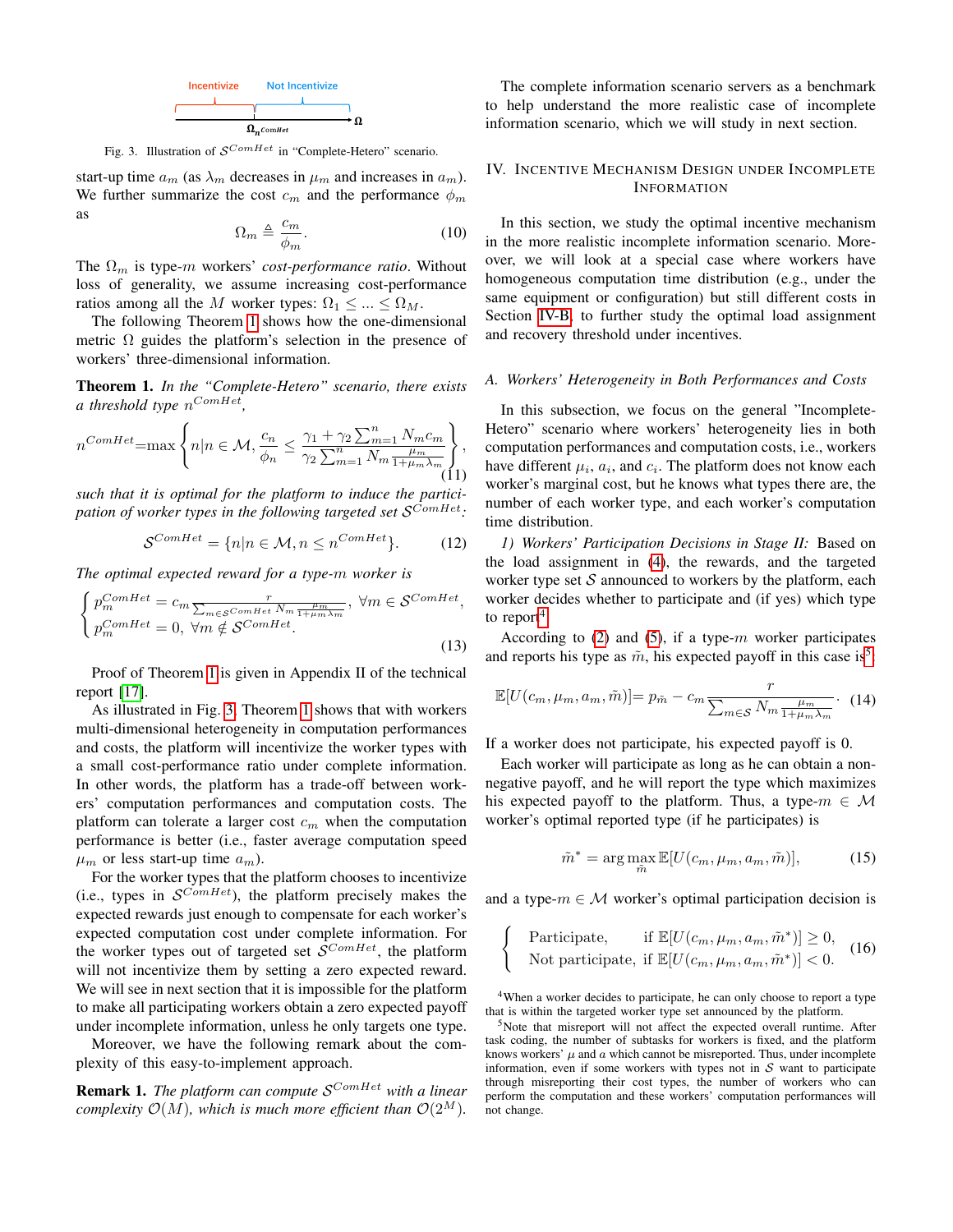*2) Platform's Strategies in Stage I:* Taking workers' decisions into consideration, the platform determines the optimal targeted worker type set and the optimal rewards for workers.

Since the platform does not know each worker's type, the platform needs to ensure a non-negative payoff for each targeted worker type and make sure that all workers do not misreport their cost types<sup>[6](#page-6-1)</sup>. In other words, except for the IR constraints, the platform has to make decisions under the Incentive Compatibility (IC) constraints:

Definition 2 (Incentive Compatibility). *Then incentive mechanism is incentive compatible if each type-* $m \in M$  *worker maximizes his own payoff by truthfully reporting his type, i.e.,*

<span id="page-6-2"></span>
$$
\mathbb{E}[U(c_m, \mu_m, a_m, m)] \ge \mathbb{E}[U(c_m, \mu_m, a_m, \tilde{m})], \forall m, \tilde{m} \in \mathcal{M}.
$$
\n(17)

Formally, the platform's optimization problem in "Incomplete-Hetero" scenario is:

<span id="page-6-3"></span>Problem 3 (Incomplete-Hetero).

min 
$$
\mathbb{E}[W(\mathbf{p}, \mathcal{S})]
$$
  
s.t. IR Constraints in (8), IC Constraints in (17)  
var.  $\mathbf{p} \in [0, \infty)^M, \mathcal{S} \subseteq \mathcal{M}$ 

Compared with Problem [1,](#page-4-6) the incomplete information further increases the complexity and difficulty of solving Problem [3](#page-6-3) through the additional  $M(M-1)$  IC constraints. We present the platform's optimal strategies and the corresponding proof sketch as follows:

<span id="page-6-4"></span>Theorem 2. *In the "Incomplete-Hetero" scenario, there exists* a threshold type  $n^{IncHet}$ ,

<span id="page-6-5"></span>
$$
n^{IncHet} = \arg\min_{n\in\mathcal{M}} \frac{\gamma_1 + \gamma_2 \frac{c_n}{\phi_n} \sum_{m=1}^n N_m \phi_m}{\sum_{m=1}^n N_m \phi_m},
$$
 (18)

*such that it is optimal for the platform to induce the participation of worker types in the following targeted set* S IncHet*:*

$$
S^{IncHet} = \{n|n \in \mathcal{M}, n \le n^{IncHet}\}. \tag{19}
$$

*The platform's optimal expected reward for a type-* $m \in M$ *worker is*

<span id="page-6-6"></span>
$$
p_m^{IncHet} = \phi_m \frac{r c_{n^{IncHet}}}{\phi_{n^{IncHet}} \sum_{m \in S^{IncHet}} N_m \frac{\mu_m}{1 + \mu_m \lambda_m}}, \forall m \in \mathcal{M}.
$$
\n(20)

Proof of Theorem [2](#page-6-4) is given in Appendix III of the technical report [\[17\]](#page-9-16).

Theorem [2](#page-6-4) shows that the platform is able to derive the optimal set of workers under incomplete information in linear complexity, by summarizing the three-dimensional type information into a one-dimensional metric (i.e., cost-performance ratio  $\Omega$ ). Although the platform uses the same metric  $\Omega$  to select workers in scenarios "Incomplete-Hetero" and "Complete-Hetero", the numbers of targeted types (i.e.,  $n^{ComHet}$  in [\(11\)](#page-5-6) and  $n^{IncHet}$  in [\(18\)](#page-6-5)) are different. One may wonder whether the platform always targets fewer worker types under incomplete information. Our simulation results in Section [V](#page-7-0) show that it is not always true. In the two information scenarios, different payment rules will have different influences on the platform's expected cost, resulting in different worker selection rules in [\(11\)](#page-5-6) and [\(18\)](#page-6-5).

Different from the "Complete-Hetero" scenario where all participating workers obtain a zero payoff, in the "Incomplete-Hetero" scenario, all worker types in set  $\mathcal{S}^{IncHet}$  except the boundary type obtain positive expected payoffs which are the *information rent* in economics. In the "Complete-Hetero" scenario, the platform may give smaller expected rewards to the workers with efficient computation performances, compared with workers with poor performances, as the platform knows workers' costs. However, in "Incomplete-Hetero" scenario, the platform sets a larger expected reward for a type with better computation performance  $\phi$  as shown in [\(20\)](#page-6-6). Such a rewardperformance relationship is independent of the workers' distribution in each type. Moreover, the rewards in Theorem [2](#page-6-4) ensure that worker types in the desirable set  $\mathcal{S}^{IncHet}$  will participate, and types not in  $\mathcal{S}^{IncHet}$  will not participate as the expected reward cannot compensate for their expected costs.

Furthermore, we have the following insight about the optimal number of targeted types in the two scenarios:

<span id="page-6-7"></span>Corollary 1. *The number of targeted types increases in the platform's valuation on expected overall runtime*  $\gamma_1$  *and decreases in the platform's valuation on payment*  $\gamma_2$ *.* 

Proof of Corollary [1](#page-6-7) is given in Appendix IV of the technical report [\[17\]](#page-9-16). If the platform attaches more attention on the computation time (larger  $\gamma_1$ ), he is likely to include more worker types to reduce the overall runtime; if the platform pays more attention on the payment to workers (larger  $\gamma_2$ ), he will incentivize fewer worker types to save money.

Note that the recovery threshold  $k$  is a random variable in these two scenarios. Workers' different loads and random computation time lead to the randomness of the number of workers who finish the computation before the platform receives r rows (i.e., the value of k in  $\sum_{j=1}^{k} \ell^{j} = r$ , where  $\ell^{j}$ is the load of the  $j$ -th worker who finishes the computation). Next, we will consider a special case where workers have the same computation time distribution but different costs to further study the optimal load assignment and recovery threshold in coded machine learning with incentives.

## <span id="page-6-0"></span>*B. Workers' Heterogeneity in Costs Only*

In this subsection, we focus on the "Incomplete-HeteCostOnly" scenario where workers have heterogeneous computation costs  $c$  and the same computation performances (i.e., computation time distribution). The platform has incomplete information about workers' costs but knows the workers' computation time distribution and worker type distribution.

<span id="page-6-1"></span><sup>&</sup>lt;sup>6</sup>Revelation principle demonstrates that if a social choice function can be implemented by an arbitrary mechanism, then the same function can be implemented by an incentive-compatible-direct-mechanism (i.e. in which workers truthfully report types) with the same equilibrium outcome. Thus, requiring IC will simplify the mechanism design without affecting the optimality.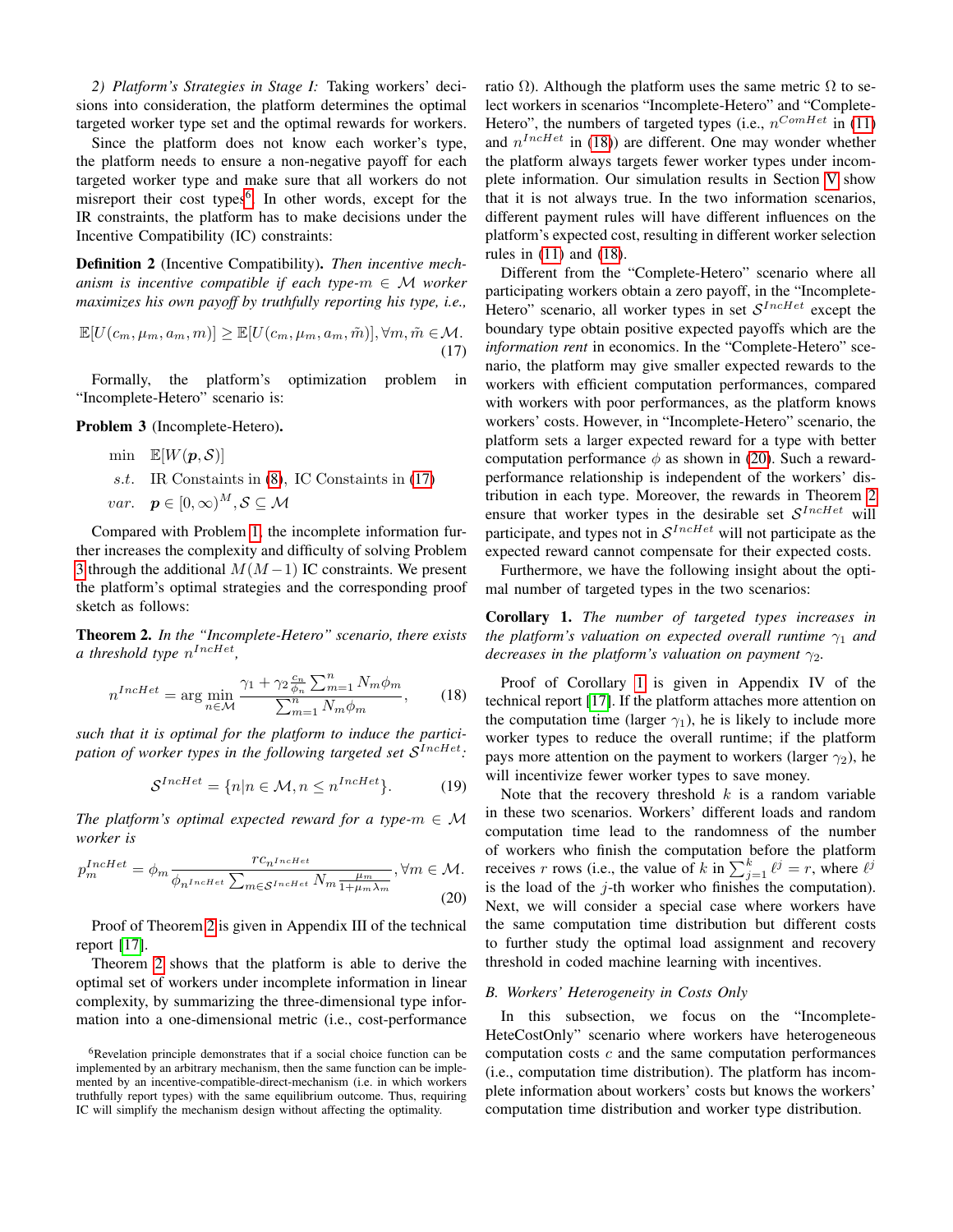

<span id="page-7-6"></span>Fig. 4. Illustration of  $S^{IncHco}$  in "Incomplete-HeteCostOnly" scenario.

Each worker i's computation time (i.e.,  $T_i$ ) in this case follows [\(1\)](#page-2-1) with  $\mu_i = \mu$ ,  $a_i = a$ , and  $\ell_i = \ell, \forall i \in \{1, ..., N\}.$ In this case, we consider the  $(n, k)$ -MDS code as introduced before, which is a widely used code for workers with homogeneous computation time distribution in literature (e.g.,  $[2]$ ,  $[10]$ ).<sup>[7](#page-7-1)</sup> Then, the load assignment and the corresponding expected overall runtime are given as follows:

<span id="page-7-3"></span>Lemma 2. *Under the* (n, k)*-MDS codes, each worker has the same computation load*

<span id="page-7-2"></span>
$$
\ell = \frac{r}{k}.\tag{21}
$$

*The expected overall runtime under* [\(21\)](#page-7-2) *is*

$$
\mathbb{E}[T] = \frac{r}{k} \left( a + \frac{H_n - H_{n-k}}{\mu} \right) \simeq \frac{r}{k} \left( a + \frac{1}{\mu} \log \frac{n}{n-k} \right), \tag{22}
$$

where  $H_n \triangleq \sum_{i=1}^n \frac{1}{i}$ , and  $H_n \simeq \log n$  when *n* is large.

Proof of Lemma [2](#page-7-3) is given in Appendix V of the technical report [\[17\]](#page-9-16). The analysis of workers' participation decisions and the platform's strategies is similar to that in Section [IV-A.](#page-5-1) Then, the platform's optimal targeted worker type set, optimal rewards, and optimal recovery threshold in the "Incomplete-HeteCostOnly" scenario are given in Proposition [1:](#page-7-4)

<span id="page-7-4"></span>**Proposition 1.** *Given*  $c_1 \leq ... \leq c_M$  *in the "Incomplete-HeteCostOnly" scenario, there exists a threshold type*  $n^{IncHco}$ ,

$$
n^{IncHco} = \arg\min_{n \in \mathcal{M}} \frac{\gamma_1 + \gamma_2 c_n \sum_{m=1}^n N_m}{\sum_{m=1}^n N_m},\qquad(23)
$$

*such that it is optimal for the platform to induce the participation of worker types in the following targeted set* S IncHco*:*

$$
S^{IncHco} = \{n | n \in \mathcal{M}, n \le n^{IncHco}\}. \tag{24}
$$

*The optimal expected reward for a type-* $m \in M$  *worker is* 

$$
p_m^{IncHco} = c_{n^{IncHco}} \frac{r}{k^*} \left( a + \frac{1}{\mu} \log \frac{1}{1 - \alpha} \right), \forall m \in \mathcal{M}, (25)
$$

*and the platform's optimal recovery threshold is*

$$
k^* = \alpha N^{(\mathcal{S}^{IncHco})},\tag{26}
$$

 $where \alpha \triangleq \left[1 + \frac{1}{W_{-1}(-e^{-a\mu-1})}\right] \in [0,1], W_{-1}(\cdot)$  *is the* lower branch of Lambert W function<sup>[8](#page-7-5)</sup>, and  $N^{(\mathcal{S}^{IncHo})} \triangleq$  $\sum_{m\in\mathcal{S}^{IncHco}}N_m.$ 

<span id="page-7-1"></span><sup>7</sup>Our mechanisms can also be extended to other codes similarly. MDS codes can make the expected overall runtime  $\Theta(\log n)$  times faster than uncoded matrix multiplication (e.g., [\[2\]](#page-9-1)).

TABLE III WORKERS' PARAMETER SETTINGS IN SIMULATION

<span id="page-7-8"></span>

| $(c_1, \mu_1, a_1) = (1, 50, 0.012)$   | $(c_2, \mu_2, a_2) = (7, 100, 0.024)$           |
|----------------------------------------|-------------------------------------------------|
| $(c_3, \mu_3, a_3) = (8, 200, 0.033)$  | $(c_4, \mu_4, a_4) = (3, 10, 0.031)$            |
| $(c_5, \mu_5, a_5) = (16, 400, 0.040)$ | $(c_6, \mu_6, a_6) = (5, 20, 0.081)$            |
| $(c_7, \mu_7, a_7) = (21, 800, 0.044)$ | $(c_8, \mu_8, a_8) = (9, 40, 0.123)$            |
| $(c_9, \mu_9, a_9) = (12, 80, 0.153)$  | $(c_{10}, \mu_{10}, a_{10}) = (20, 160, 0.172)$ |

Proof of Proposition [1](#page-7-4) is given in Appendix VI of the technical report [\[17\]](#page-9-16).

As illustrated in Fig. [4,](#page-7-6) Proposition [1](#page-7-4) shows that in the "Incomplete-HeteCostOnly" scenario, the platform prefers the worker types with small marginal costs, as workers have the same computation performance in this case. The platform gives all workers the same expected reward, which ensures that worker types in the desirable set  $\mathcal{S}^{IncHco}$  will participate, and types not in  $S^{IncHco}$  will not participate.

More importantly, Proposition [1](#page-7-4) presents that the MDS codes' optimal recovery threshold  $k^*$  is linearly proportional to the total participator number  $N^{(S^{IncHco})}$ , which provides an easy-to-implement guideline for data encoding. According to [\(21\)](#page-7-2), the optimal load assignment is  $\ell_m^* = r/k^*$ ,  $\forall m \in S$ .

Next, we will compare the platform's strategies and costs in different scenarios through numerical analysis in Section [V.](#page-7-0)

## V. SIMULATION RESULTS

<span id="page-7-0"></span>In Section [V-A,](#page-7-7) we will evaluate the performance of our proposed incentive mechanisms. In Section [V-B,](#page-8-1) we will further consider a *strongly incomplete information scenario* where the platform further lacks the information about workers' distributions in different types (i.e.,  $N_m$  of type m). We will show that our incentive mechanism for incomplete information scenario is asymptotically optimal under strongly incomplete information.

When workers have three-dimensional heterogeneity in computation performances and costs, we consider  $M = 10$ types of workers with parameter settings in Table [III,](#page-7-8) similar to that in [\[14\]](#page-9-13). The parameters satisfy increasing costperformance ratio relationship:  $\Omega_1 \leq \ldots \leq \Omega_M$ . There are  $r = 1000$  inner products to be finished by workers. Each type has  $N_m = N/M, \forall m \in \mathcal{M}$  workers. We consider both  $\gamma_1$  = 2000 and  $\gamma_2$  = 1 to reflect the platform's different evaluation scenarios on time cost and payment.

## <span id="page-7-7"></span>*A. Complete versus Incomplete Information*

Fig. [5](#page-8-2) shows the number of platform's targeted worker types characterized in Theorems [1](#page-5-2) and [2](#page-6-4) versus the total worker number N, under both complete and incomplete information. Both curves are decreasing in  $N$ . This is because the worker types of small cost-performance ratios have more workers when N increases. The platform can rely less on the inefficient or costly types. By comparing the results in two information scenarios in Fig. [5,](#page-8-2) we realize that the platform does not always target at a smaller group of workers under incomplete information. For example, the platform includes 4 worker types under incomplete information versus 3 worker types under complete information at around  $N = 1400$ . The

<span id="page-7-5"></span> $x^8 = -W_{-1}\left(-\frac{1}{t}\right)$  is the unique solution to  $\frac{e^x}{x} = t, t \ge e$  and  $x \ge 1$ .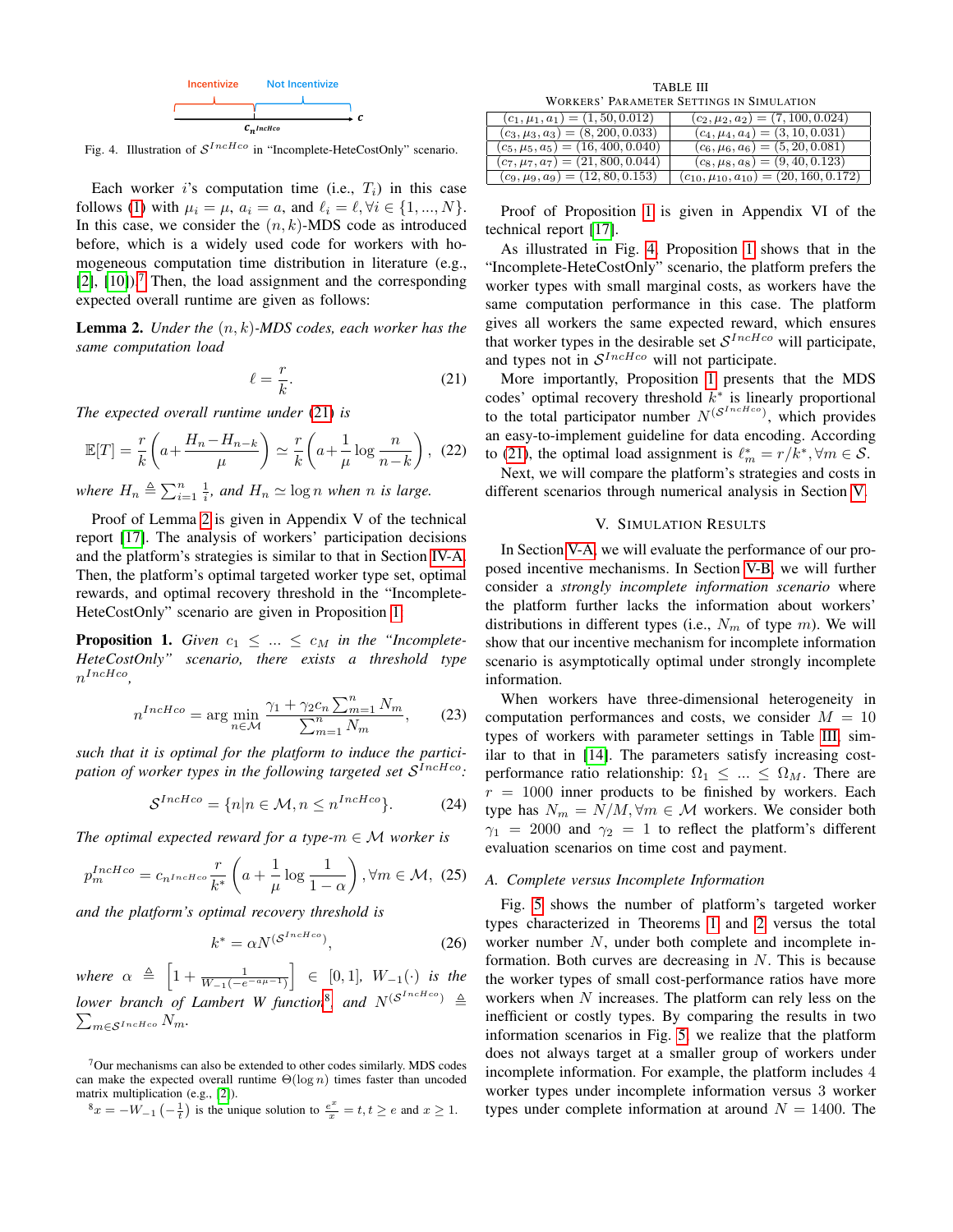

<span id="page-8-2"></span>Fig. 5. Number of worker types targeted by the platform (under both complete and incomplete information) versus the total worker number N.



<span id="page-8-3"></span>Fig. 6. Platform's increased cost due to the lack of information versus the total worker number N.

platform under incomplete information afraid of large overall runtime wants to include one more type despite the mildly increased cost.

Fig. [6](#page-8-3) compares the platform's cost objectives under complete and incomplete information, by measuring increased cost due to incomplete information versus the worker number N. When the number of workers becomes very large (larger than 3400 in Fig. [6\)](#page-8-3), the platform obtains the same cost in these two scenarios. This is because the platform only chooses the type with smallest cost-performance ratio in both complete and incomplete information scenarios (Fig. [5\)](#page-8-2). However, the platform's cost gap does not monotonically decrease in N. The platform may sometimes target more worker types under incomplete information (see Fig. [5](#page-8-2) when  $N$  equals 1400), which increases cost difference compared to the complete information scenario.

Fig. [7](#page-8-4) further shows that different types of workers' payoffs under incomplete information versus the worker number N. Only the targeted worker types can have positive payoffs,



<span id="page-8-4"></span>Fig. 7. Different worker types' payoffs under incomplete information versus the total worker number N.



<span id="page-8-5"></span>Fig. 8. Platform's increased cost due to strongly incomplete information compared with incomplete information versus the total worker number N.

and such payoffs are overall decreasing in  $N$  due to mutual competition and the platform's smaller set of targeted types.

# <span id="page-8-1"></span>*B. Extension of Incomplete Information*

In Section [IV,](#page-5-0) we have studied the mechanism design under incomplete information without knowing each worker's computation time and cost. Here we further evaluate the performance of the proposed mechanism in Theorem [2](#page-6-4) under strongly incomplete information, where the platform only knows the total number of workers and the distribution of each worker's type. Each worker has an equal probability of 10% of belonging to each worker type.

In this strongly incomplete information scenario, as the number of workers N becomes large, according to the law of large numbers, the empirical number of each type of workers approaches to the expected value computed based on the distribution. As shown in Fig. [8,](#page-8-5) when  $N$  is larger than 400, the increased cost due to strongly incomplete information reaches zero<sup>[9](#page-8-6)</sup>. Thus, our incentive mechanism in Theorem [2](#page-6-4) performs optimally under this strongly incomplete information scenario as  $N$  goes to infinity.

# VI. CONCLUSION

<span id="page-8-0"></span>This paper studied the important incentive issues in coded machine learning. We captured the trade-off between the platform's time cost and payment in his payoff function. We proposed the optimal incentive mechanisms for the workers in both complete information and incomplete information scenarios, under workers' multi-dimensional heterogeneity in computation performances and costs. In the presence of the high complexity of the worker selection problem, we managed to summarize workers' multi-dimensional heterogeneity into a one-dimensional metric and solved the problem in a linear complexity. We also demonstrated that the optimal recovery threshold is linearly proportional to the total participator number when using MDS codes. We showed that compared with the complete information scenario, the effect of incomplete information on the platform's cost will disappear when the total worker number is sufficiently large. We will further study the optimal incentive mechanisms of competing platforms in future work.

<span id="page-8-6"></span><sup>&</sup>lt;sup>9</sup>The fluctuations are due to the random realization of the number of each type workers.